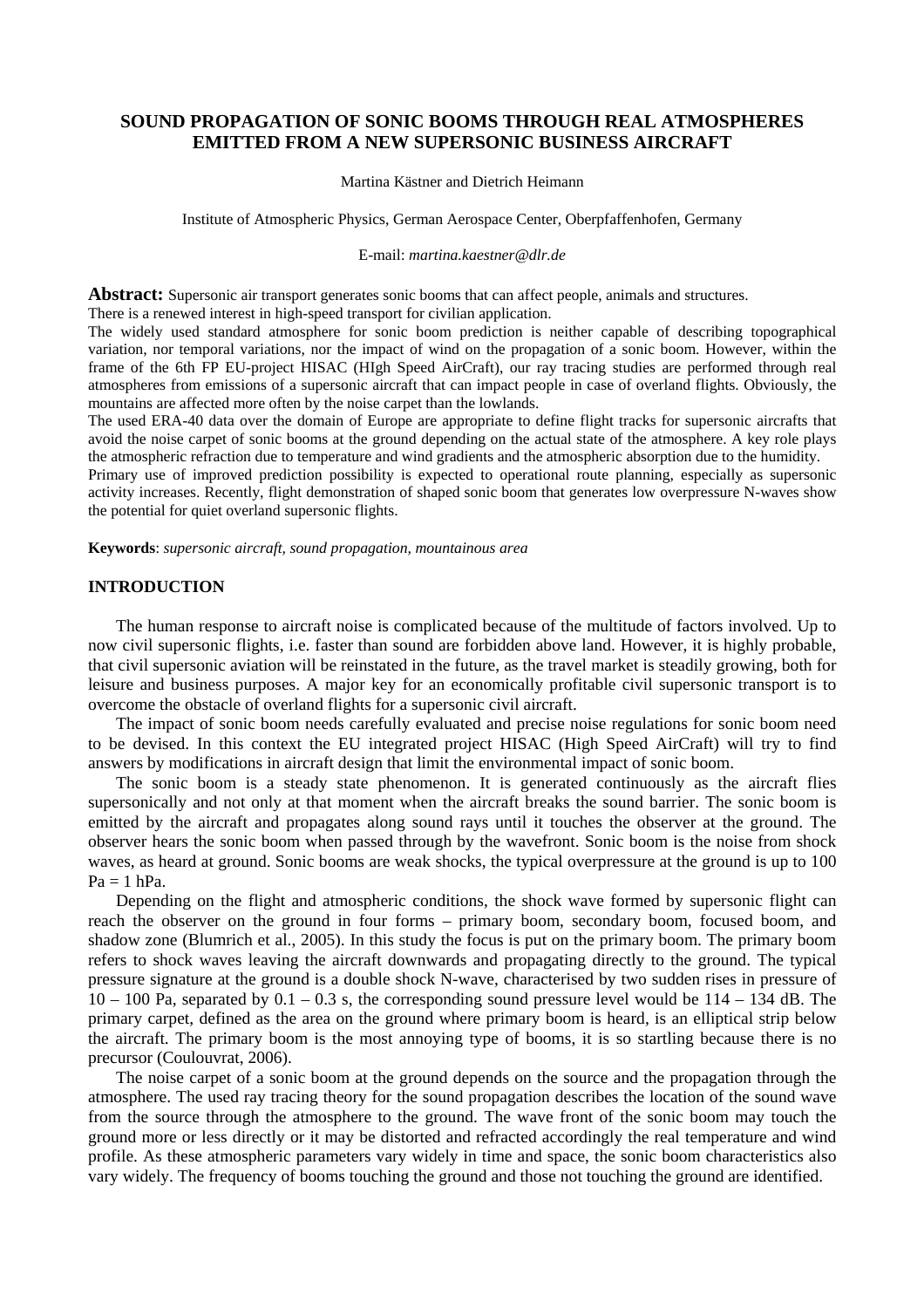#### **METHODS**

Geometrical acoustics is generally a good approximation since the wavelength is much smaller than the length-scale of propagation involved, and also the length-scale of atmospheric variation. The rays obey the Fermat's principle (that optical rays are least-time paths), which had been proved for acoustical rays in moving media as late as 1965. Meteorological conditions, both wind velocity and temperature vertical gradients, moderate the sound speed and the sound waves bent towards the lower speed region. The ray tracing methods used for sound propagation are much similar to those used in optics. Consequently, Snell's law of refraction is of primal importance.

At supersonic aircraft speeds a linear superposition of sound waves occurs spreading from its successive positions of the source (aircraft trajectory) at the speed of sound that is directly dependent on the ambient temperature. The wavefronts overlap and form an envelope, called Mach envelope and the envelope is the location of the sonic boom.

The semivertical angle of the Mach cone is the Mach angle  $\Theta_M = \arcsin(1/M)$ , i.e. the faster the aircraft speed, the smaller the angle  $\Theta_M$ . Boomrays are called those rays that are emitted perpendicular to the Mach envelope at angle  $\Theta_B = \arccos(1/M)$ . The Mach envelope can be thought of tips of boomrays. Small Mach numbers corresponding to big Mach angles lead to rays that are directed flatter into the atmosphere and those rays are more capable to be refracted back without touching the ground than rays emitted from aircraft with high Mach speeds.

Tracing the boomrays is the standard method to follow the path of the shock wave in sonic boom prediction methods, the so-called ray theory approach.

# **DATA**

The aircraft data are assumed realistically and composed from aircraft speed, flight direction and aircraft altitude.

The meteorological data were extracted from ERA-40 re-analysis database of the European Centre for Medium Range Weather Forecast (ECMWF, Uppala et al., 2005). ERA-40 is a high-quality global analyses of the atmosphere, land and ocean-wave conditions for the past four decades, available since 2003. The data assimilation system bases on observations from aerological profiles, surface reports, buoys, satellite data and others.

For this study data of the European domain are used with a horizontal resolution of 1.125° in latitude and longitude, which is roughly 100 km. The vertical resolution spans over 30 m at the ground to 2 km in 25 km altitude. The meteorological parameters of 11 years from 1990 to 2001, every day at 4 times (00, 06, 12, and 18 UTC) at each of the 1600 grid points and 41 levels are: altitude, pressure, temperature, specific humidity, and horizontal wind. This data set provides an opportunity to test sonic boom farfield propagation for atmospheric effects, and to examine the net effect of wind and temperature profiles on the refraction of acoustic rays.

### **RESULTS**

The applied ray tracing method considers both, aircraft specifications and meteorological effects. From the daily temperature profile the sound speed profiles are determined, typically the sound speed increases from about 290 m/s in the stratosphere to about 340 m/s at the ground. A typical travel time of the acoustic wave from the stratosphere to the ground is about 90 s. The downward increase of 10 to 20% in sound speed is modified by the wind velocity. Strong winds blowing against the flight direction can produce a shadow zone in the downwind region very far away.

Figure 1 (left) shows the natural variation of temperature profiles obviously deviate from the standard atmosphere profile with  $+/15$  to 20 K for all altitudes. Further, the evident variation of the daily wind profiles reveals the typical wind maximum near 10 km, just below the tropopause, where the temperature profile has a prominent sharp bend. Rather strong winds occur in the winter half in altitudes between 10 and 20 km where a supersonic cruise is expected (Figure 1, mid).

Under favourable natural conditions an acoustic ray (Figure 1, right) can be bent upwards and the boom is not heard at the ground. An aircraft over Munich that cruises daily with 1.15 Mach in 14 km altitude to the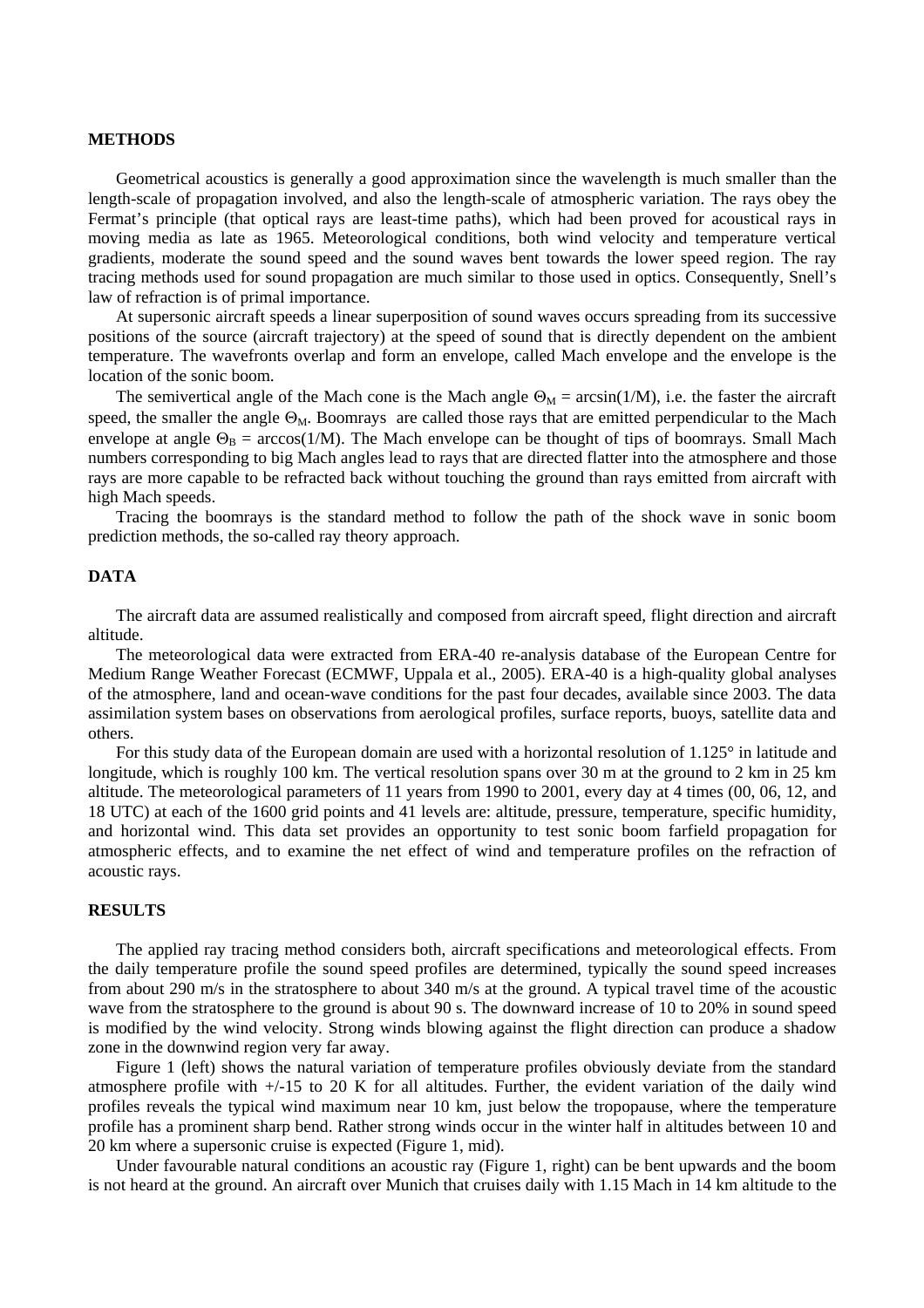West would generate within one year about 2/3 rays that never touch the ground. However, on about 1/3 days per year the sonic boom would have been audible.



**Figure 1:** Daily temperature (left) and wind (mid) profiles of the year 2000 for the ERA-40 grid point Munich and determined acoustic rays (right) for these profiles. The colour changes from day to day from bluish in winter to reddish in summer, spring and fall are in green.



HISAC sonic boom: y 2000  $d$  1...365  $h$  12

**Figure 3:** Considerable differences in Europe for audible sonic booms at the ground due to the natural variation of meteorological parameters.